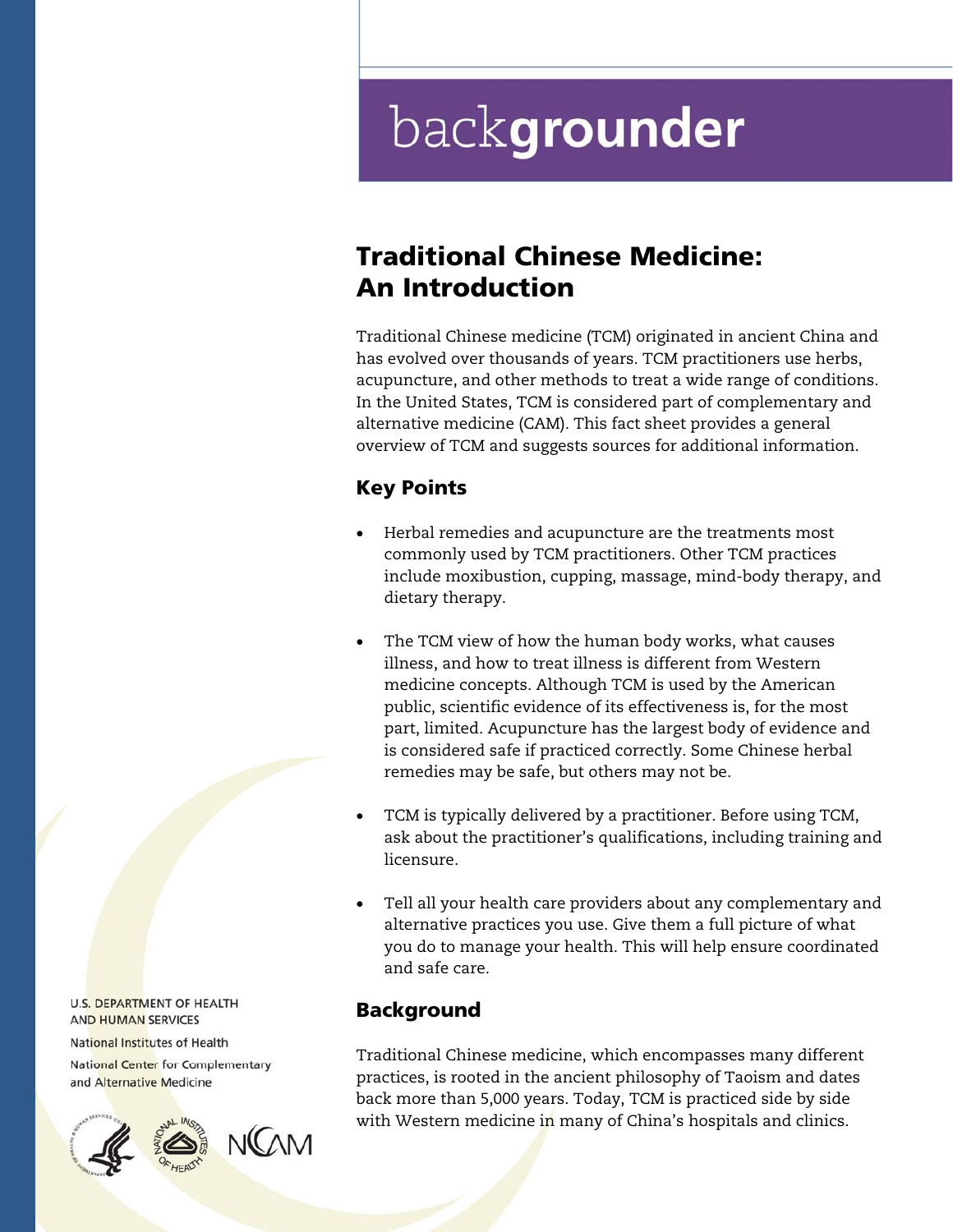TCM is widely used in the United States. Although the exact number of people who use TCM in the United States is unknown, it was estimated in 1997 that some 10,000 practitioners served more than 1 million patients each year. According to the 2007 National Health Interview Survey, which included questions on the use of various CAM therapies, an estimated 3.1 million U.S. adults had used acupuncture in the previous year. In addition, according to this same survey, approximately 17 percent of adults use natural products, including herbs, making it the most commonly used therapy. In another survey, more than one-third of the patients at six large acupuncture clinics said they also received Chinese herbal treatments at the clinics.

# Underlying Concepts

Underlying the practice of TCM is a unique view of the world and the human body that is different from Western medicine concepts. This view is based on the ancient Chinese perception of humans as microcosms of the larger, surrounding universe—interconnected with nature and subject to its forces. The human body is regarded as an organic entity in which the various organs, tissues, and other parts have distinct functions but are all interdependent. In this view, health and disease relate to balance of the functions.

The theoretical framework of TCM has a number of key components:

- Yin-yang theory—the concept of two opposing, yet complementary, forces that shape the world and all life—is central to TCM.
- In the TCM view, a vital energy or life force called qi circulates in the body through a system of pathways called **meridians**. Health is an ongoing process of maintaining balance and harmony in the circulation of qi.
- The TCM approach uses eight principles to analyze symptoms and categorize conditions: cold/heat, interior/exterior, excess/deficiency, and yin/yang (the chief principles). TCM also uses the theory of five elements—fire, earth, metal, water, and wood—to explain how the body works; these elements correspond to particular organs and tissues in the body.

These concepts are documented in the *Huang Di Nei Jing (Inner Canon of the Yellow Emperor)*, the classic Chinese medicine text.

#### Treatment

TCM emphasizes individualized treatment. Practitioners traditionally used four methods to evaluate a patient's condition: observing (especially the tongue), hearing/smelling, asking/interviewing, and touching/palpating (especially the pulse).

TCM practitioners use a variety of therapies in an effort to promote health and treat disease. The most commonly used are Chinese herbal medicine and acupuncture.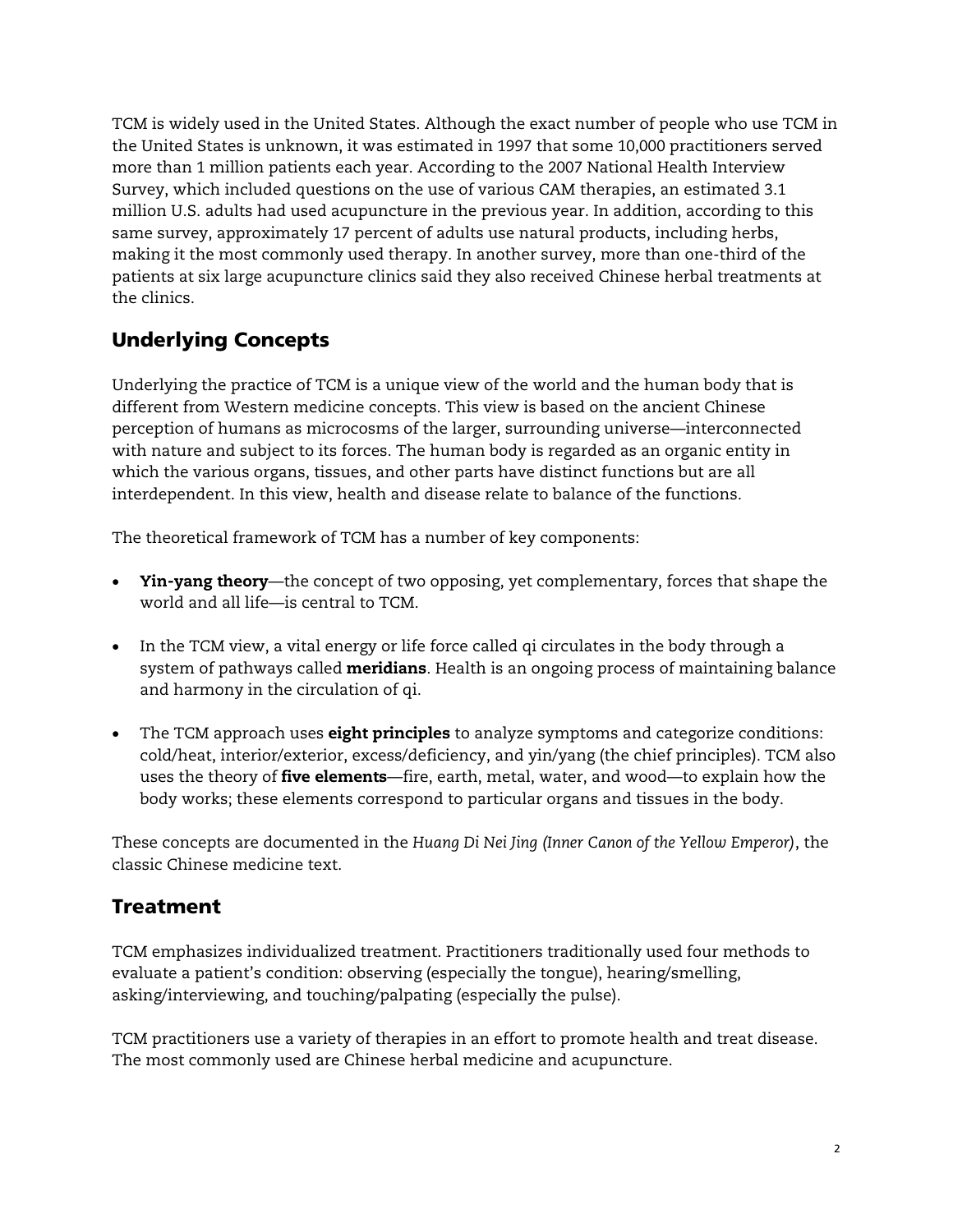- Chinese herbal medicine. The Chinese *materia medica* (a pharmacological reference book used by TCM practitioners) contains hundreds of medicinal substances—primarily plants, but also some minerals and animal products—classified by their perceived action in the body. Different parts of plants such as the leaves, roots, stems, flowers, and seeds are used. Usually, herbs are combined in formulas and given as teas, capsules, tinctures, or powders.
- Acupuncture. By stimulating specific points on the body, most often by inserting thin metal needles through the skin, practitioners seek to remove blockages in the flow of qi.

Other TCM therapies include **moxibustion** (burning moxa—a cone or stick of dried herb, usually mugwort—on or near the skin, sometimes in conjunction with acupuncture); cupping (applying a heated cup to the skin to create a slight suction); **Chinese massage**; mind-body therapies such as qi gong and tai chi; and dietary therapy.

# Status of TCM Research

In spite of the widespread use of TCM in China and its use in the West, scientific evidence of its effectiveness is, for the most part, limited. TCM's complexity and underlying conceptual foundations present challenges for researchers seeking evidence on whether and how it works. Most research has focused on specific modalities, primarily acupuncture and Chinese herbal remedies.

Acupuncture research has produced a large body of scientific evidence. Studies suggest that it may be useful for a number of different conditions, but additional research is still needed.

Chinese herbal medicine has also been studied for a wide range of conditions. Most of the research has been done in China. Although there is evidence that herbs may be effective for some conditions, most studies have been methodologically flawed, and additional, better designed research is needed before any conclusions can be drawn.

# Examples of TCM Uses and Studies

Both acupuncture and Chinese herbal medicine have been used and studied for a wide range of conditions. A few examples are:

- Back Pain **Cancer**
- Chemotherapy-induced nausea Heart disease
- Depression Diabetes
- Osteoarthritis HIV/AIDS

#### Acupuncture **Chinese herbal medicine**

- 
- 
- 
- 

# Safety

The U.S. Food and Drug Administration (FDA) regulations for dietary supplements (including manufactured herbal products) are not the same as those for prescription or over-the-counter drugs; in general, the regulations for dietary supplements are less strict. Some Chinese herbal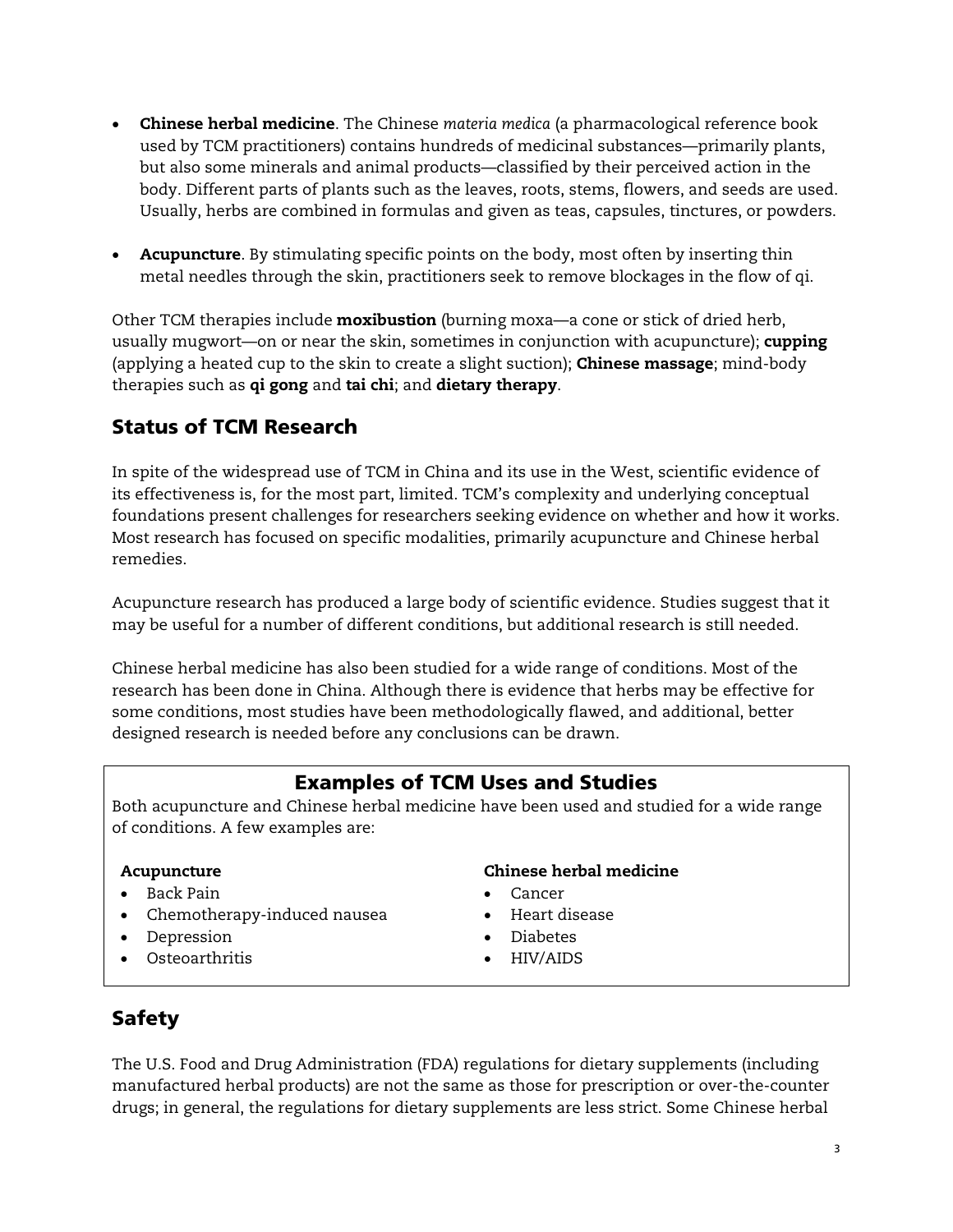treatments may be safe, but others may not be. There have been reports of products being contaminated with drugs, toxins, or heavy metals or not containing the listed ingredients. Some of the herbs are very powerful, can interact with drugs, and may have serious side effects. For example, the Chinese herb ephedra (ma huang) has been linked to serious health complications, including heart attack and stroke. In 2004, the FDA banned the sale of ephedracontaining dietary supplements used for weight loss and performance enhancement, but the ban does not apply to TCM remedies or to herbal teas.

Acupuncture is considered safe when performed by an experienced practitioner using sterile needles.

# Training, Licensing, and Certification

Most states license acupuncture, but states vary in their inclusion of other TCM components (e.g., herbal medicine) in the licenses they issue. The federally recognized Accreditation Commission for Acupuncture and Oriental Medicine (ACAOM) accredits schools that teach acupuncture and TCM, and about one-third of the states that license acupuncture require graduation from an ACAOM-accredited school. The National Certification Commission for Acupuncture and Oriental Medicine (NCCAOM) offers separate certification programs in acupuncture, Chinese herbology, and Oriental bodywork. Almost all licensing states require completion of NCCAOM's national written exam; some states also require a practical exam.

# If You Are Thinking About Using TCM

- Look for published research studies on TCM for the health condition that interests you.
- If you are thinking about trying TCM herbal remedies, it is better to use these products under the supervision of a medical professional trained in herbal medicine than to try to treat yourself.
- Ask about the training and experience of the TCM practitioner you are considering.
- Do not use TCM as a replacement for effective conventional care or as a reason to postpone seeing a health care provider about a medical problem.
- If you are pregnant or nursing, or are thinking of using TCM to treat a child, you should be especially sure to consult your health care provider.
- Tell all your health care providers about any complementary and alternative practices you use. Give them a full picture of what you do to manage your health. This will help ensure coordinated and safe care. For tips about talking with your health care providers about CAM, see NCCAM's Time to Talk campaign at nccam.nih.gov/timetotalk/.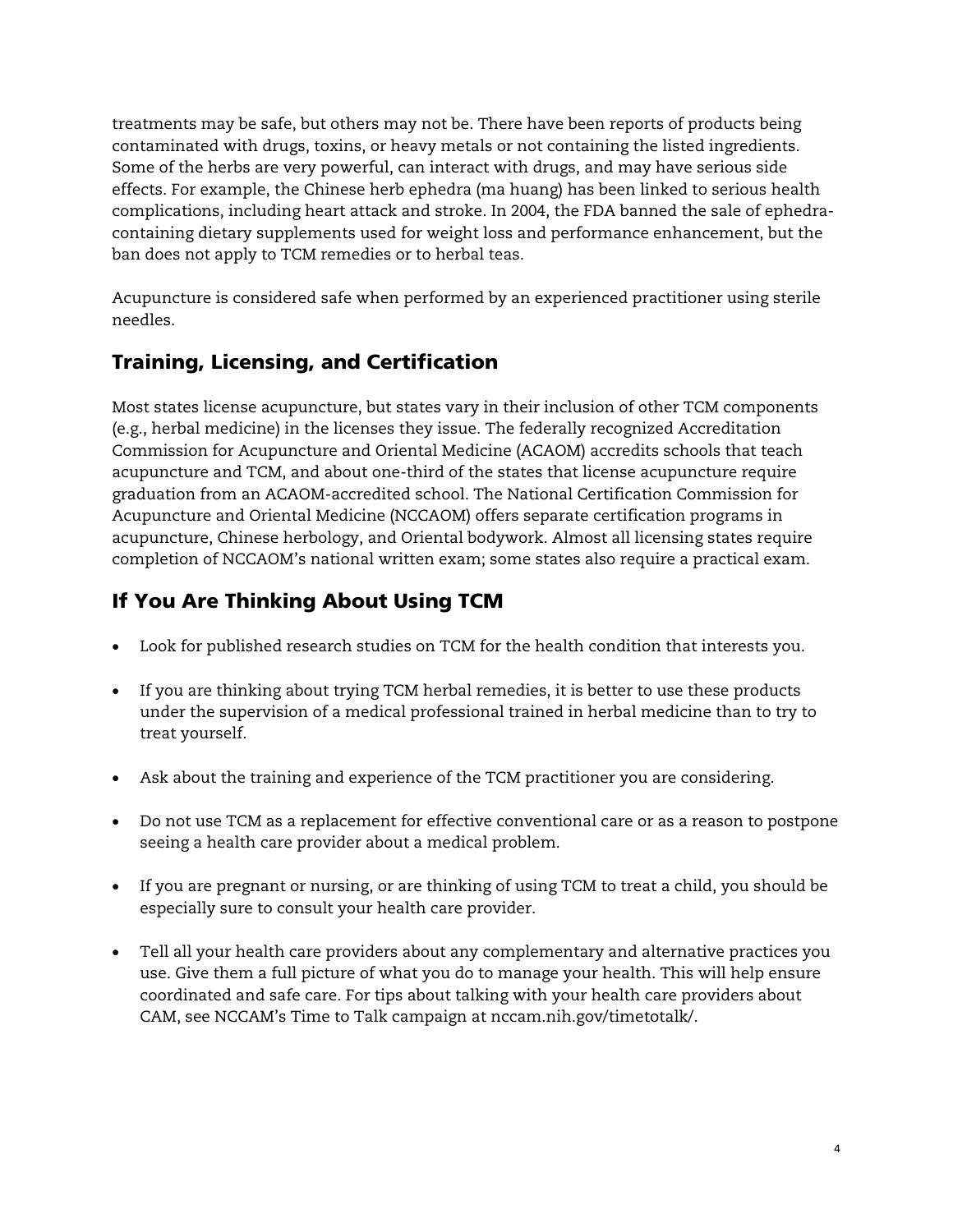#### NCCAM-Funded Research

Recent NCCAM-supported studies have been investigating:

- TCM for endometriosis-related pelvic pain, irritable bowel syndrome, and temporomandibular (jaw) disorders
- Chinese herbal medicines for food allergies and for osteoarthritis of the knee
- Consistency of TCM practitioners' diagnosis and herbal prescriptions for rheumatoid arthritis patients.

#### Selected References

Barnes PM, Bloom B, Nahin R. Complementary and alternative medicine use among adults and children: United States, 2007. *CDC National Health Statistics Report #12.* 2008.

Bensky D, Gamble A. *Chinese Herbal Medicine: Materia Medica.* Rev. ed. Seattle, WA: Eastland Press; 1993.

Cassidy, C. Chinese medicine users in the United States. Part I: utilization, satisfaction, medical plurality. *Journal of Alternative and Complementary Medicine.* 1998;4(1):17-27.

Eisenberg DM, Cohen MH, Hrbek A, et al. Credentialing complementary and alternative medical providers. *Annals of Internal Medicine.* 2002;137(12):965-973.

National Center for Complementary and Alternative Medicine. *Acupuncture: An Introduction.* Bethesda, MD: National Center for Complementary and Alternative Medicine. NCCAM publication no. D404.

National Center for Complementary and Alternative Medicine. *Using Dietary Supplements Wisely.* Bethesda, MD: National Center for Complementary and Alternative Medicine. NCCAM publication no. D426.

National Institutes of Health Consensus Panel. *Acupuncture: National Institutes of Health Consensus Development Conference Statement.*  National Institutes of Health Web site. Accessed at http://consensus.nih.gov/1997/1997acupuncture107html.htm on July 15, 2008.

O'Brien KA, Xue CC. The theoretical framework of Chinese medicine. In: Leung PC, Xue CC, Cheng YC, eds. *A Comprehensive Guide to Chinese Medicine.* River Edge, NJ: World Scientific Publishing Co.; 2003.

Shang A, Huwiler K, Nartey L, et al. Placebo-controlled trials of Chinese herbal medicine and conventional medicine comparative study. *International Journal of Epidemiology.* 2007;36(5):1086-1092.

Shankar K, Liao, LP. Traditional systems of medicine. *Physical Medicine and Rehabilitation Clinics of North America.*  2004;15(4):725-747.

Traditional Chinese medicine. Natural Medicines Comprehensive Database. Accessed at http://www.naturaldatabase.com on June 4, 2008.

Traditional Chinese medicine (TCM). Natural Standard Database Web site. Accessed at http://www.naturalstandard.com on June 4, 2008.

Xue CC, O'Brien KA. Modalities of Chinese medicine. In: Leung PC, Xue CC, Cheng YC, eds. *A Comprehensive Guide to Chinese Medicine.* River Edge, NJ: World Scientific Publishing Co.; 2003.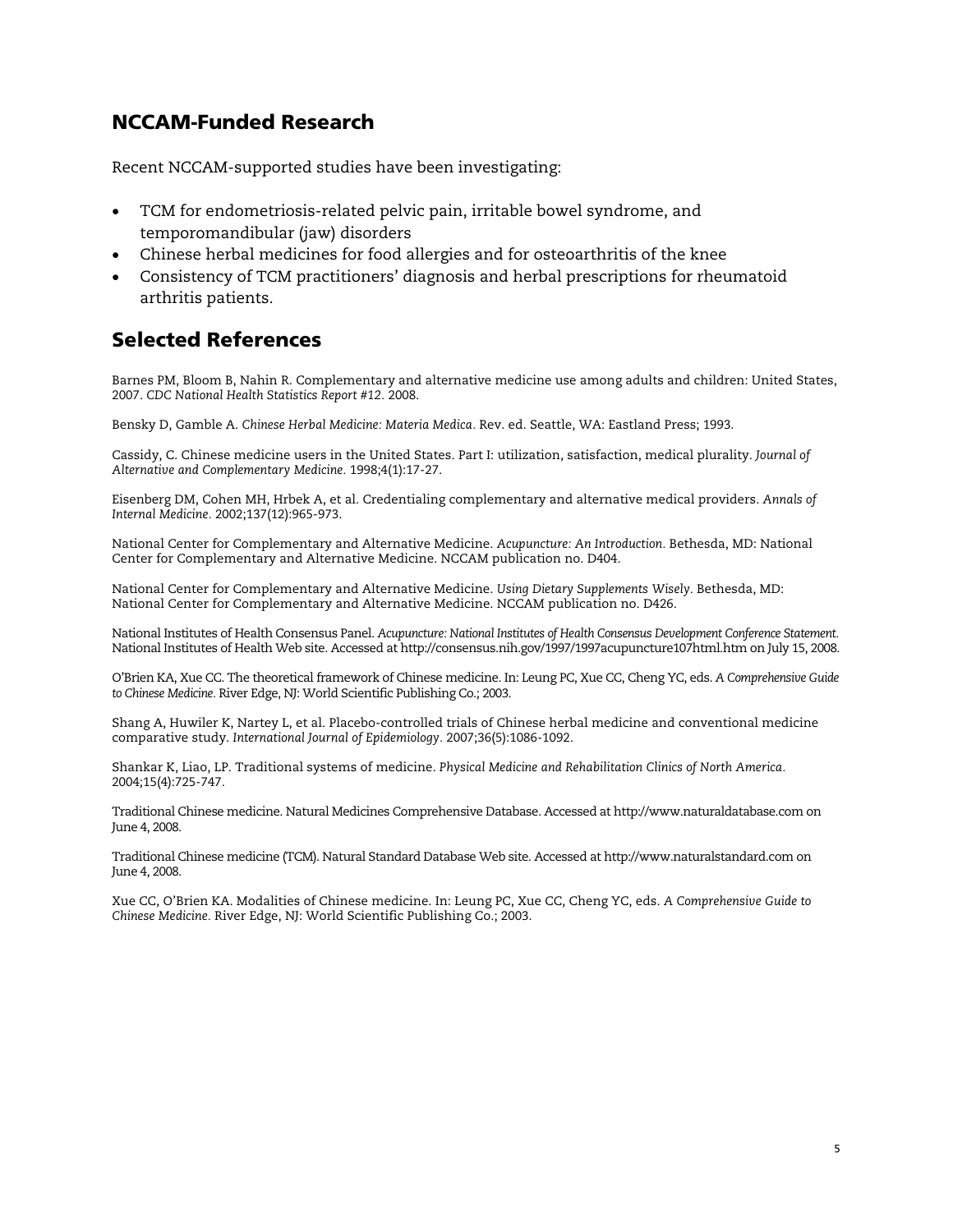## For More Information

#### NCCAM Clearinghouse

The NCCAM Clearinghouse provides information on CAM and NCCAM, including publications and searches of Federal databases of scientific and medical literature. The Clearinghouse does not provide medical advice, treatment recommendations, or referrals to practitioners.

Toll-free in the U.S.: 1-888-644-6226 TTY (for deaf and hard-of-hearing callers): 1-866-464-3615 Web site: nccam.nih.gov E-mail: info@nccam.nih.gov

#### PubMed®

A service of the National Library of Medicine (NLM), PubMed contains publication information and (in most cases) brief summaries of articles from scientific and medical journals. CAM on PubMed®:, developed jointly by NCCAM and NLM, is a subset of the PubMed system and focuses on the topic of CAM.

Web site: www.ncbi.nlm.nih.gov/sites/entrez CAM on PubMed®: nccam.nih.gov/research/camonpubmed/

#### The Cochrane Database of Systematic Reviews

The Cochrane Database of Systematic Reviews is a collection of evidence-based reviews produced by the Cochrane Library, an international nonprofit organization. The reviews summarize the results of clinical trials on health care interventions. Summaries are free; fulltext reviews are by subscription only.

Web site: www.cochrane.org/reviews

#### ClinicalTrials.gov

ClinicalTrials.gov is a database of information on federally and privately supported clinical trials (research studies in people) for a wide range of diseases and conditions. It is sponsored by the National Institutes of Health and the U.S. Food and Drug Administration.

Web site: www.clinicaltrials.gov

#### Research Portfolio Online Reporting Tool (RePORT)

RePORTER is a database of information on federally funded scientific and medical research projects being conducted at research institutions.

Web site: projectreporter.nih.gov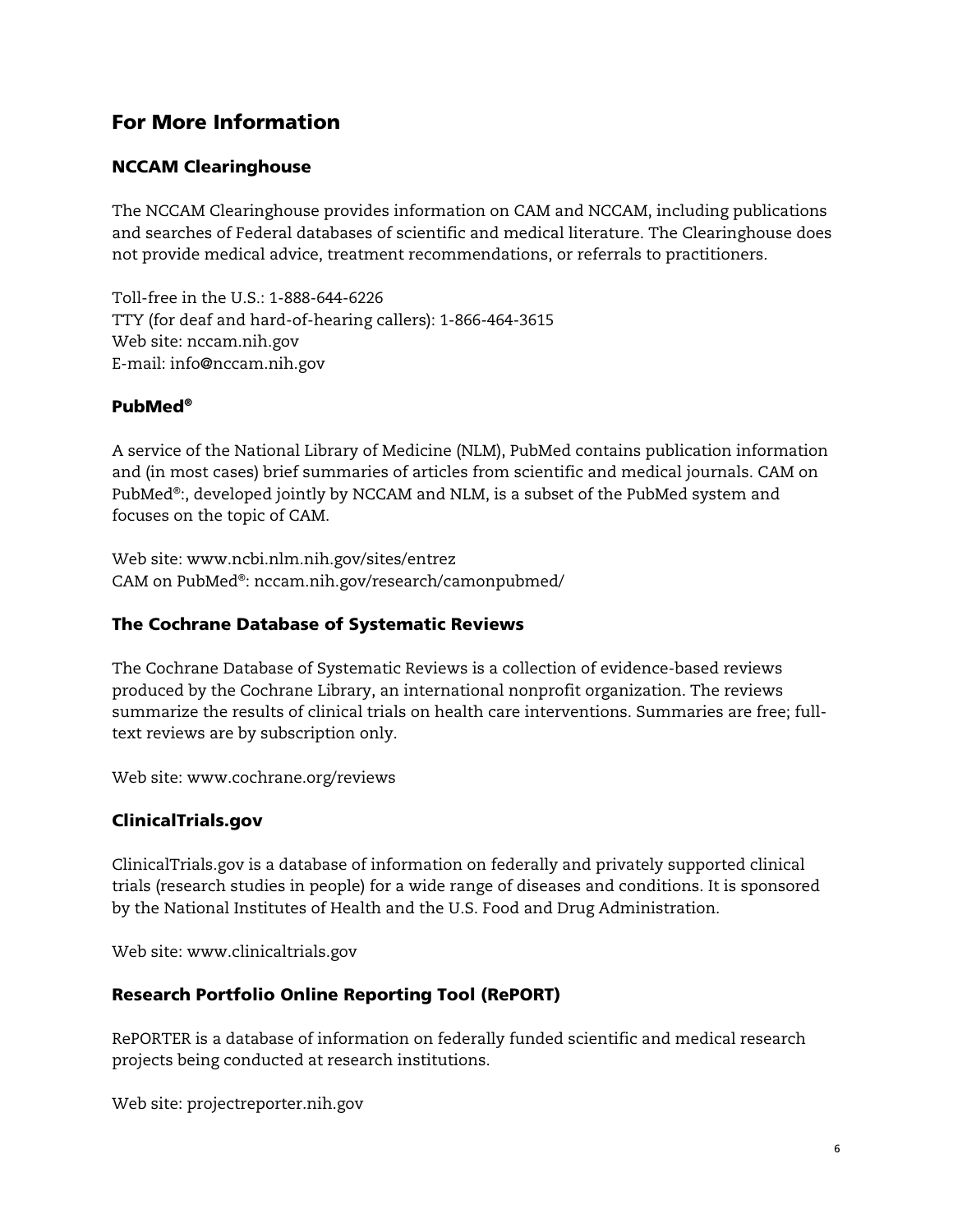#### NIH National Library of Medicine's MedlinePlus

To provide resources that help answer health questions, MedlinePlus brings together authoritative information from NIH as well as other Government agencies and health-related organizations.

Web site: www.medlineplus.gov

## Acknowledgments

NCCAM thanks the following people for their technical expertise and review of this publication: Brian Berman, M.D., University of Maryland Center for Integrative Medicine; Adeline Ge, M.D., O.M.D., NCCAM Complementary and Integrative Medicine Consult Service, NIH Clinical Center; and Partap Khalsa, D.C., Ph.D., NCCAM.

> *This publication is not copyrighted and is in the public domain. Duplication is encouraged.*

NCCAM has provided this material for your information. It is not intended to substitute for the medical expertise and advice of your primary health care provider. We encourage you to discuss any decisions about treatment or care with your health care provider. The mention of any product, service, or therapy is not an endorsement by NCCAM.

> National Institutes of Health  $\bullet\bullet\bullet$ U.S. Department of Health and Human Services